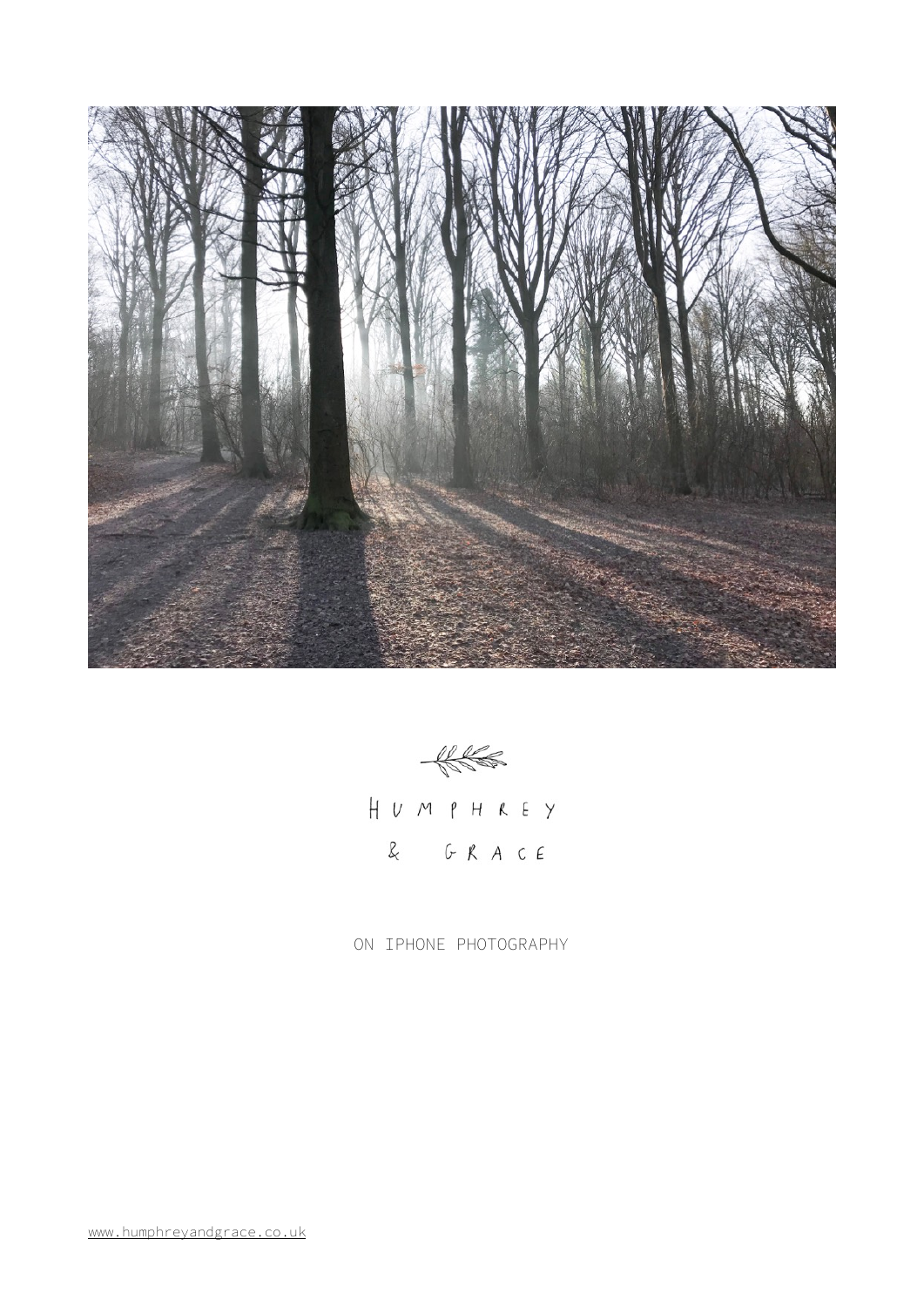You really don't need a fancy camera to take great photos. Photography is only partly about capability the camera and there is as much to be said for training your eye to see the photograph first and foremost.

I really recommend learning to make the most of whichever camera you have. Even if it is the iPhone in your pocket.

Photography is a skill that covers so much more than the technical ability of the camera so learning to get the best from your iPhone camera can enhance your photography wherever you feel your ability currently sits. Perhaps an iPhone is limited in some ways and it is true that it will never meet the technical specifications of a DSLR, but you can still take amazing photos with it.

Often I use my phone in preference to my DSLR, particularly for keeping most of the frame in focus, for streets and buildings. For landscape this is a handy feature too. I also think they are are perfect for flat lay or 'from above' style photographs and still life.

Generally our phones hold are the camera we have to hand, they are quick to open and you can be taking a photograph seconds after you pick it up.

The built in camera on your iPhone is capable of a few great things, it can also be improved on with a few optional extras but they are by no means essential. I would suggest that if you look at the extras mentioned at the end, choose whatever suits your style of photography and fits your budget best. But you don't need anything extra to begin.

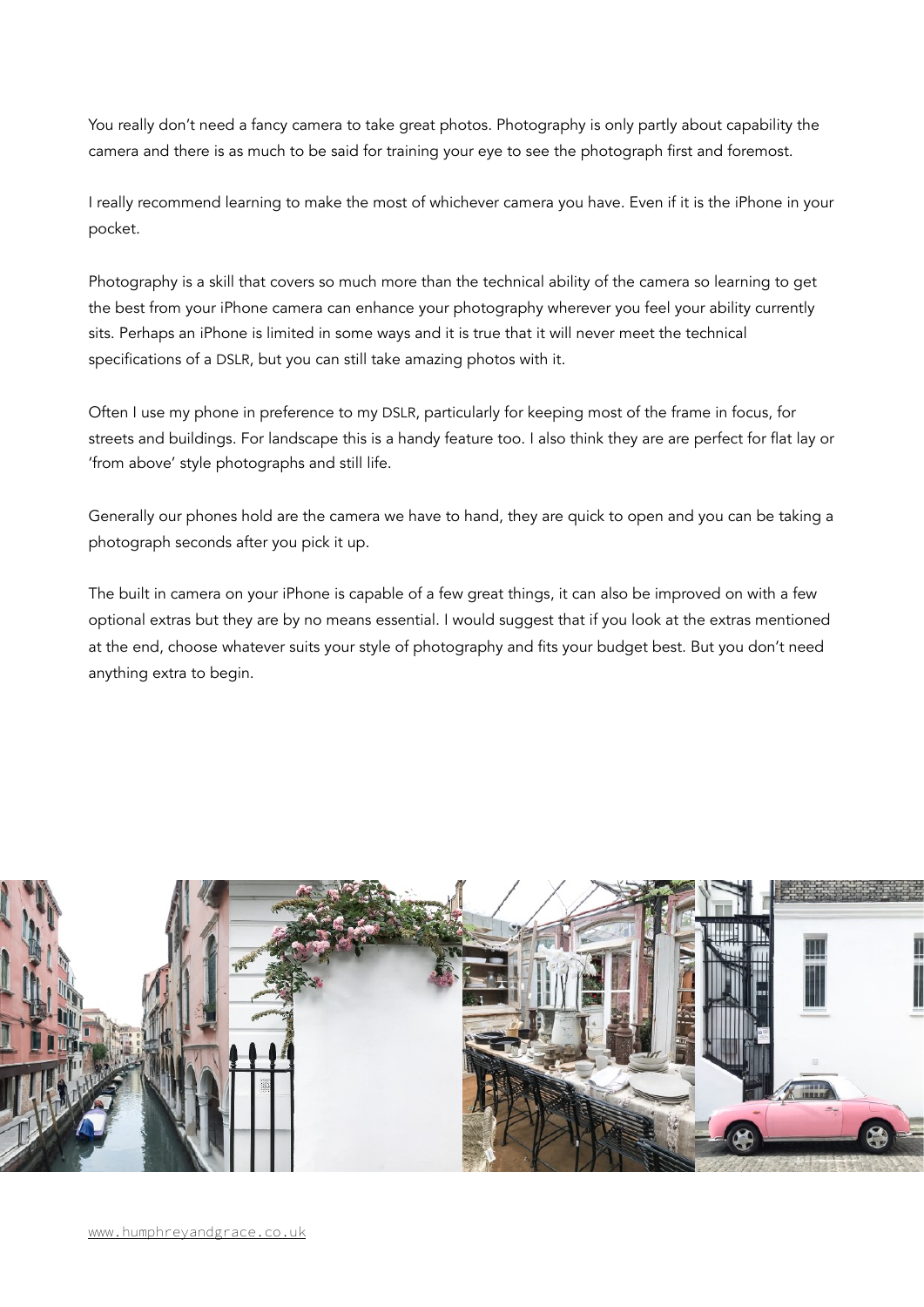# The iPhone Camera

iPhone cameras are very different in capabilities and which model you have will ultimately decide which features you have - needless to say the more up to date your phone, the better the camera…

#### SOME PRACTICAL POINTS

Some of which may go without saying, but to cover all bases I will say them anyway…

#### KEEP YOUR LENS CLEAN

Before you take any photographs, make sure your lens is clean. I know my phone, for one, picks up all kinds of fingerprints and dust so give the lens a quick wipe clean before you start. Even this simple step will improve your photographs!

# WHICH CAMERA?

If possible, use the forward facing camera rather than the flipped screen 'selfie' camera. There is a reason for this, it is not as good. For example, on the iPhone 7, the front facing camera is 12MP while the screen side camera is only 7MP.

Essentially this means you will record more usable pixels with the front facing camera which will give you a clearer picture and more to work with in editing should you need to correct areas.

#### THE GRID

In the settings app on your phone, under Photos & Camera, you will find an option to turn on the grid on your camera preview screen. This can be a handy tool for framing your photographs, both for making sure your lines are horizontal and/or vertical, and for framing with the rule of thirds.

If you are just beginning to learn or like a guideline, I would recommend you turn this on. Having a visual reference to frame your image makes a big difference while you train your eye to see the photograph before you take it.

You can find more about the rule of thirds and why it's an easy way to improve your photographs in my On The Basics For Photography eBook.

Straightening your lines can make a huge difference to an image, unless you are looking to capture artful angles, lines that sit more or less straight make more sense to the observer.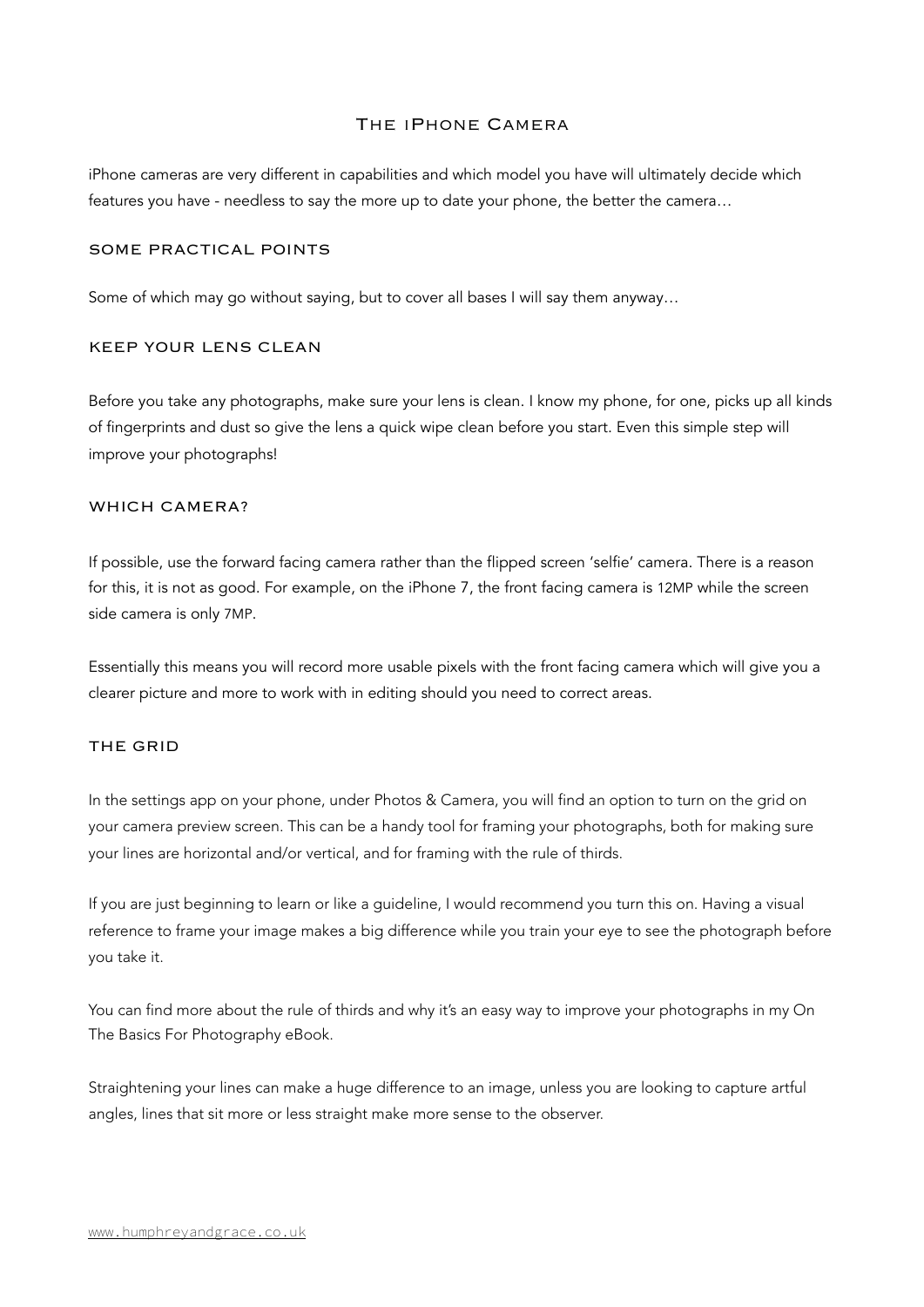### On taking Photographs

### EASY ACCESS

The camera is easy to access, depending on your operating system, all you need to do is swipe left from your lock screen and there it is! Alternatively, you can swipe up to the half screen menu from your home screen and press the camera icon bottom right. There is no need to find any apps to take a quick photo.

#### HDR

This setting is great if you are taking photographs of something high contrast and you want to even out the highlights and shadows. However it is not especially necessary for other types of photograph so I would suggest you turn it on and off as needed.

I would recommend turning off the 'auto' option though as it takes away the choice by deciding when to use HDR for you…

## FOCUS

When you first open the camera, it will auto focus for you. The phone will choose a point of focus for you (often the most prominent subject in the frame) though it can struggle to focus quickly. To take control of what is in focus, simply tap the part of the frame you wish to be your main subject and it will focus on that point for you. It will also use this point as the reference for exposure - more on this below.

You can also lock a focus point. Once you have selected the part of the frame you want to be the focus point, hold your finger on the screen, the focus box will 'flash' and AE/AF LOCK will appear at the top of the screen. Focus will then stay locked until you tap elsewhere on the screen.





#### PORTRAIT

iPhones now also have access to a feature called PORTRAIT, which gives a depth effect to your photo. It is not perfect, but does a good job of creating bokeh if your subject is a larger, solid shape. That is to say it's not much use for a field of wild flowers, but works pretty well on a cup of tea, as in the photos to the left here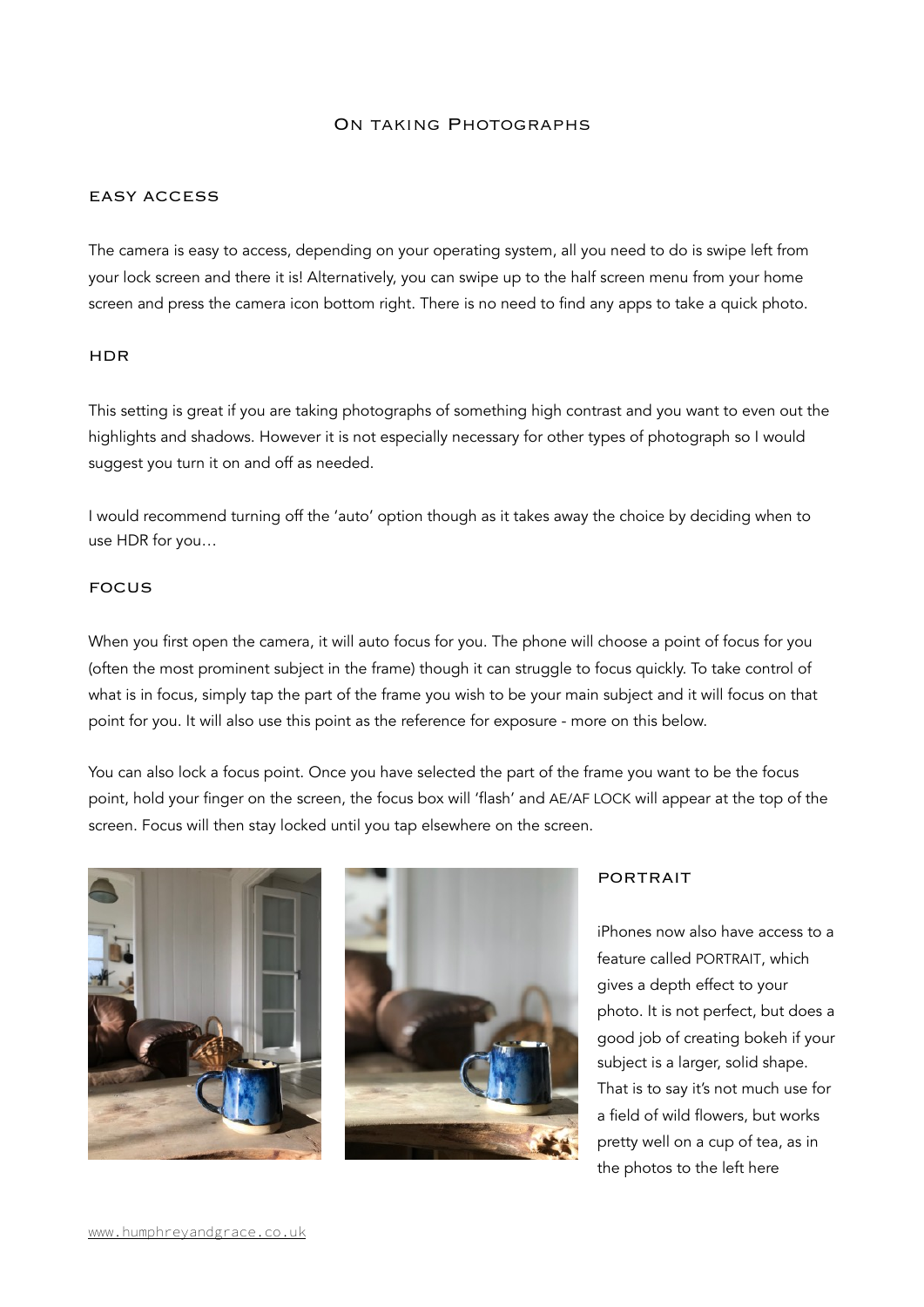(PHOTO mode to the left & PORTRAIT mode to the right).

Obviously it is designed for portraits of people, but that doesn't mean you can't test it out on other subjects also…

# EXPOSURE

Once you have set your focus, you can slide the bar just to the right of the focus box to adjust the exposure of your photograph. This function works the same whether you set AE/AF LOCK or not.

## CAMERA BURST

Camera burst is great for capturing moving subjects, it uses a quick shutter release (much faster than you could tap manually) so all you need to do is anticipate when to start and finish the burst. Using this option is so simple, rather than tapping the shutter release, press and hold the shutter to begin a burst and release when you wish the burst to end.

To view the photos in the burst on your camera roll, find the burst photo (annotated as such on the cover frame), press select in the menu bar and all the photos in the burst open. At this point you can select which of the photos to keep and which to discard. Simply use the selection button on each photo you wish to keep.

When you have chosen, select 'done' and it will give you the option to keep only the photos you have selected, at which point it adds the photos to your camera roll individually.

TO ZOOM OR NOT TO ZOOM…?

In brief, get closer rather than pinch to zoom or use the 2x button above the shutter release - if you can.

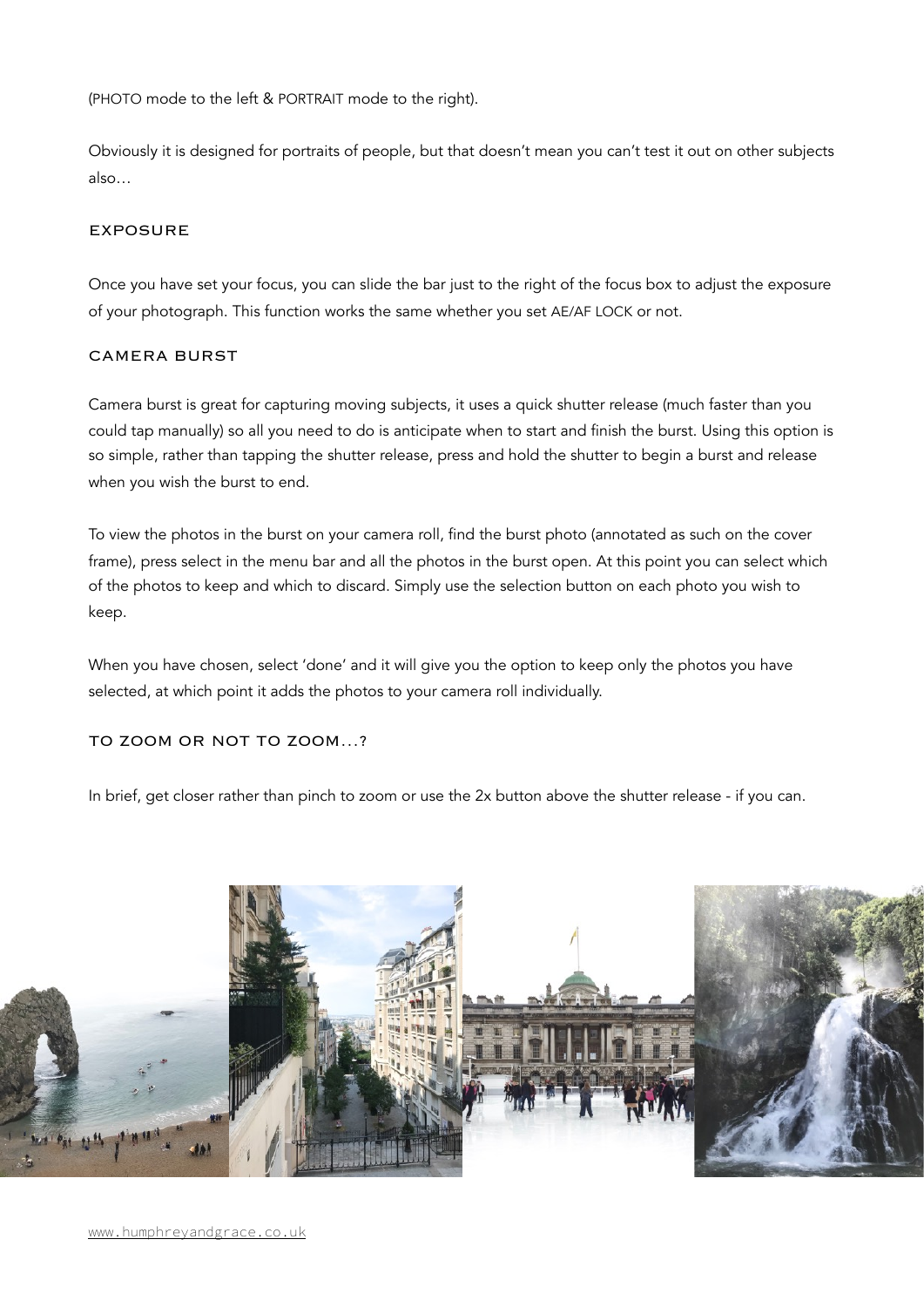It's to do with the resolution of the photograph. While iPhone cameras have improved greatly and now capture more detail, it is still better to get closer to the subject and re focus your shot than it is to stay back and zoom.

The reason? A digital zoom (as on iPhones) simply enlarges each individual pixels. The result is a less defined, often slightly blurry photograph. Get closer to the subject and your pixels stay small, which in turn means better definition and focus.

# CAMERA TIMER

On the top menu bar from the camera screen there is a camera timer - it looks like a stopwatch. You can select a 3 or 10 second delay till the shutter is released. This is especially useful for photos with yourself in frame - even if only your hands.

It also works with long exposure photography if you do get more technical with any of the manual photography apps mentioned below. It goes hand in hand with using a tripod and ensuring there is no motion in the camera while the photo is being taken.

# Optional Extras

# APPS

Once you have mastered the basics, there are a few apps that I would recommend you consider if you are looking to improve your iPhone photography. You don't need all of them, in fact, they all have similar features but they vary in their range of capabilities and price so I'll simply mention some that I have used. There are, of course, others available too.

The iPhone camera shoots in JPEG format. A JPEG image is compressed by your camera and some of the information inevitably lost. Photographers shoot in RAW format. This is an unprocessed image which will need more editing BUT the file will have a lot more information and you can fine tune your photographs yourself rather than relying on your camera to convert them to JPEG for you.

I have used LIGHTROOM, CAMERA+, SLOW SHUTTER & PRO CAMERA to shoot RAW images. Each includes various options such as setting ISO, shutter speed, exposure, aperture, timers and more in the way of manual photography settings.

They are a great way to step into manual photography with your phone. If you aren't sure about manual photography, my advice is find your feet with the iPhone camera first then once you're confident, have a go! It will change your photography forever.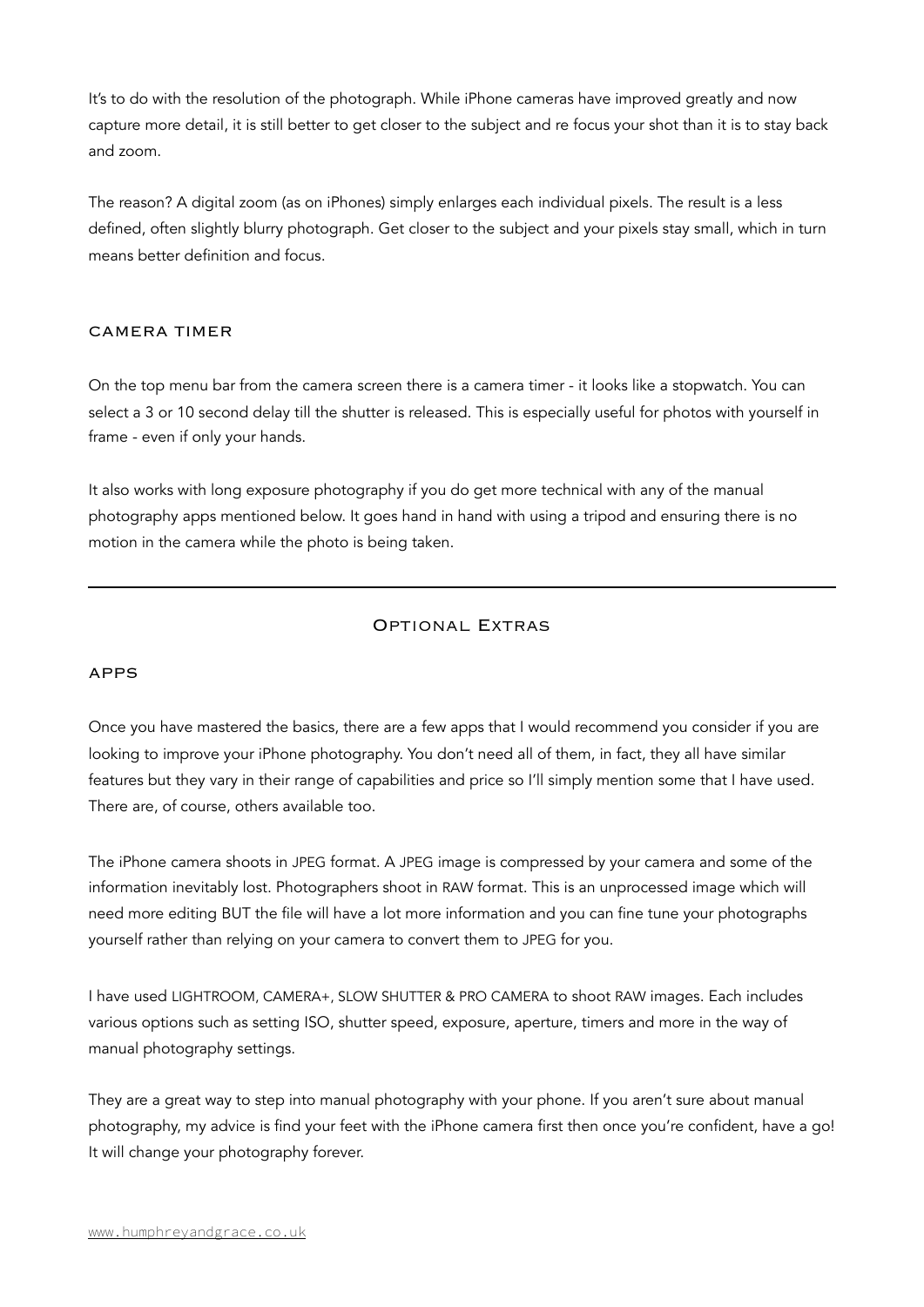If you still aren't sure, perhaps have a look at all of the information on each in the app store and make your best guess from there.

The app store recently compiled a list of camera apps if you would like to investigate further, you can find the list at<https://itunes.apple.com/gb/story/id1348100616>

*(I have also written an eBook On Basic Camera Settings - this explains manual photography for beginners.)*

## Lenses

There are a range of clip on lenses for iPhones that perform all kinds of functions from macro (close up) and telephoto lenses to wide angle and fish-eye distortion lenses. I am going to be honest here and say I don't own or use any of them but I do think they're worth a mention simply so you can look into them if you choose.

I don't choose to use them simply because I use my DSLR for anything they might do, and fish-eye distortion can be achieved in editing if that's your thing. But if an iPhone is your camera of choice, they may well be worth the investment.

## TRIPODS

Tripods for iPhones come in all shapes and sizes - and to suit a range of budgets. Simply browse online and you will find a plethora of them. I actually use a Manfrotto compact tripod with a ball head and smart phone clamp - mainly because it also works with my compact camera. But as I say, there are many to choose from.

If you are considering buying a tripod, have a think about the type of photography you are likely to use it for. If you frame photos in a traditional way, pretty much any tripod will do.

If you are looking for flat lay photography, consider buying a tripod with a built in boom arm - or a separate arm to attach - that will allow you to cradle your phone so it faces the surface beneath it.

Lastly, if 'out and about' is your photography style, consider a flexible legged tripod or a compact, easy to carry, mini tripod.

Really the best thing to do is decide what you are most likely to use one for then shop around as there are so many types to choose from.

Why invest in a tripod? For a few reasons. Do you take photos with yourself in frame - even if only your hands? A tripod is preferable to taping your phone to the ceiling (yes I've done that in the past…). It is also